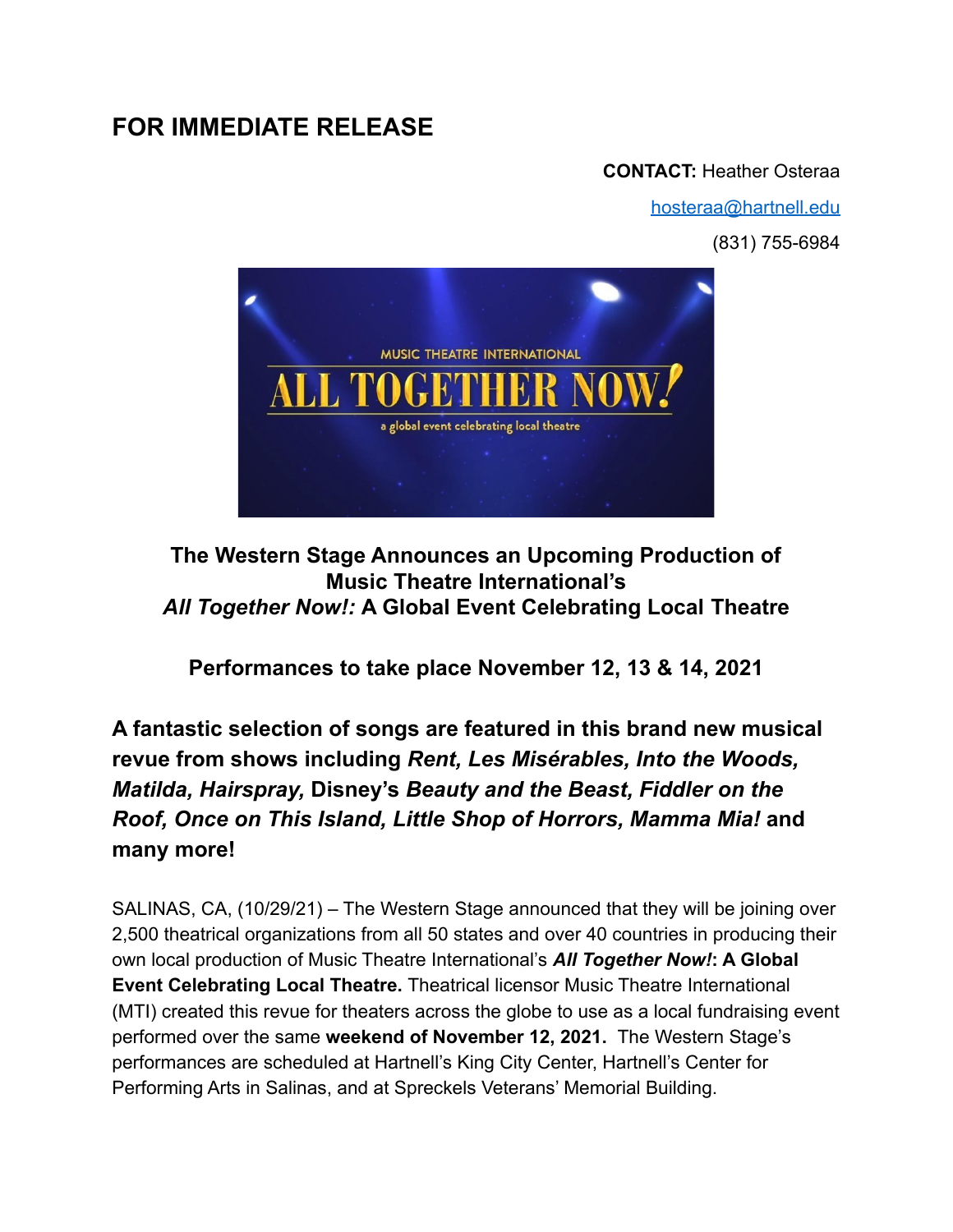## **\*\* MORE\*\***

*All Together Now!* features songs from MTI's beloved catalogue of musicals including *Annie***,** *Charlie and the Chocolate Factory***,** *Come From Away***,** *Disney and Cameron Mackintosh's Mary Poppins***,** Disney's *Beauty and the Beast***,** *Fiddler on the Roof***,** *Godspell***,** *Guys and Dolls***,** *Hairspray***,** *Into the Woods***,** *Les Misérables***,** *Little Shop of Horrors, Mamma Mia!***,** *Matilda***,** *My Fair Lady, Once on This Island***,** *Rent***,** *Waitress* and many more!

MTI's President and CEO, Drew Cohen stated, "MTI's *All Together Now!* is about bringing people back to the theatre, whether as audience members or cast, crew and musicians. The revue features songs from the world's most iconic musicals, so there is definitely something for everyone to enjoy. Our goal with this worldwide event is for organizations to provide hope, inspiration and excitement to their communities through the transformative power of musical theatre.

Western Stage's stellar cast includes John Bridges, Kathy Cusson, Malinda DeRouen, Tiffany Jones, Niki Moon, Joelle McGrath, Hannah Rebancos, and Eric Wishnie. Direction by Melissa Chin-Parker and Musical Direction by Rebecca Nelson.

We are incredibly fortunate to be able to celebrate the return of live theatre with performances of MTI's *All Together Now!*," stated Melissa Chin-Parker, Western Stage's Interim Artistic Director. "The past year has been a challenging time for everyone, particularly arts organizations. MTI's generosity makes it possible for us to present this wonderful music not only in benefit of TWS' programs and productions, but as a thank you to this amazing community, who stayed with us during the shutdown."

### **DETAILS**

#### **WHAT: All Together Now! A Global Event Celebrating Local Theatre presented by The Western Stage**;

**WHEN:** November 12, 13, & 14, 2021. Friday evening at 7:30 p.m./ Saturday & Sunday matinees at 2:00 p.m.

#### **WHERE:**

- **Friday, Nov. 12** In the Hartnell College King City Educational Center, 117 N. 2<sup>nd</sup> Street, King City, California 93930
- *●* **Saturday, Nov. 13 -** In the Recital Hall in the Hartnell College Performing Arts Center, Building K, 411 Central Avenue, Salinas, California 93901. *This performance will also be also available Live Streamed.*
- *●* **Sunday, Nov. 14** In the Spreckels Veterans' Memorial Building, 90 Fifth Street, Spreckels, California 93963. *This performance has specially discounted tickets for local veterans and their families.*

#### **TICKETS AND INFORMATION:**